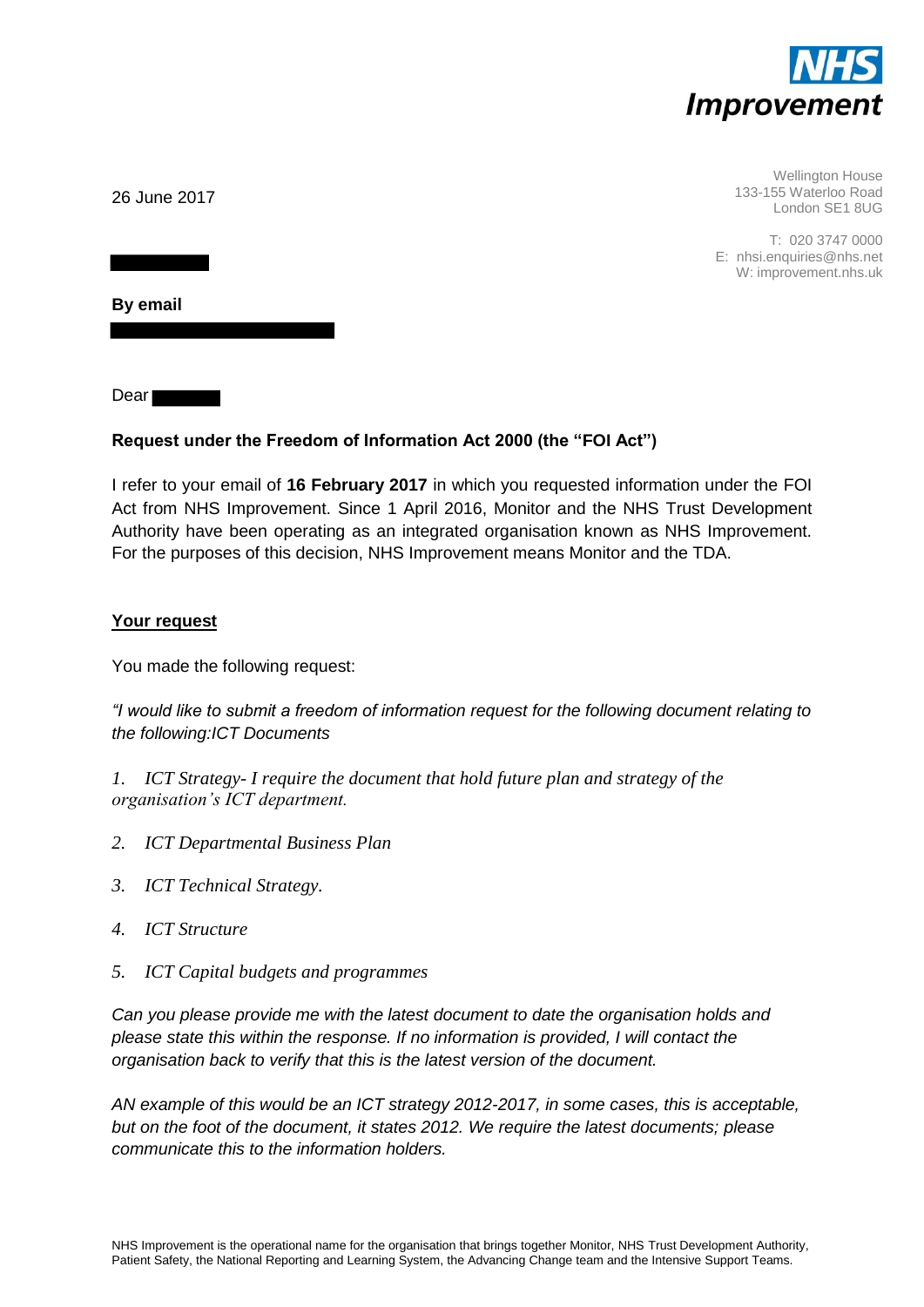*If the organisation doesn't have a document that covers the current financial year, please provide me with information (month) on when this document will be published or updated. In the response please provide us with the previous document along with publish month of the future document.*

*If you feel that your organisation or the department hold other documents that relate to my request or the document above please send them accordingly.*

*Some organisations within the region may title the document something else, which includes IM&T Strategy, IS Strategy, Technology Strategy and ICT Strategic Plan.*

*Lead member: Cabinet Member for ICT and Telecommunications come under. Please can you provide me with their direct contact details including their Full Name, Actual Job Title, Contact Number and Direct Email Address?"*

# **Decision**

NHS Improvement holds some of the information that you have requested.

NHS Improvement has decided to release some of the information that it holds as set out below and attached to this decision letter.

## Questions 1-3

The documents you have requested are not yet finalised.

#### Question 4

Please see the attached organogram which has been redacted to remove the personal details of individuals as per section 40 of the Freedom of Information Act 2000.

## *Section 40*

NHS Improvement considers that some of the information is exempt from disclosure under section 40(2) of the Freedom of Information Act 2000 on the grounds that it amounts to personal data and that the condition set out in Section 40(3)(a)(i) is satisfied namely that disclosure would amount to a breach in personal data protection principles. This is an absolute exemption and consideration of the public interest test is not required. The information being released regarding the IT structure contains redactions of the individual's names but still contains the job titles. The redacted information contains personal data of staff whom are neither senior staff nor staff in public-facing roles, and they would have a reasonable expectation that their personal information as set out in the organisation chart, would not be disclosed.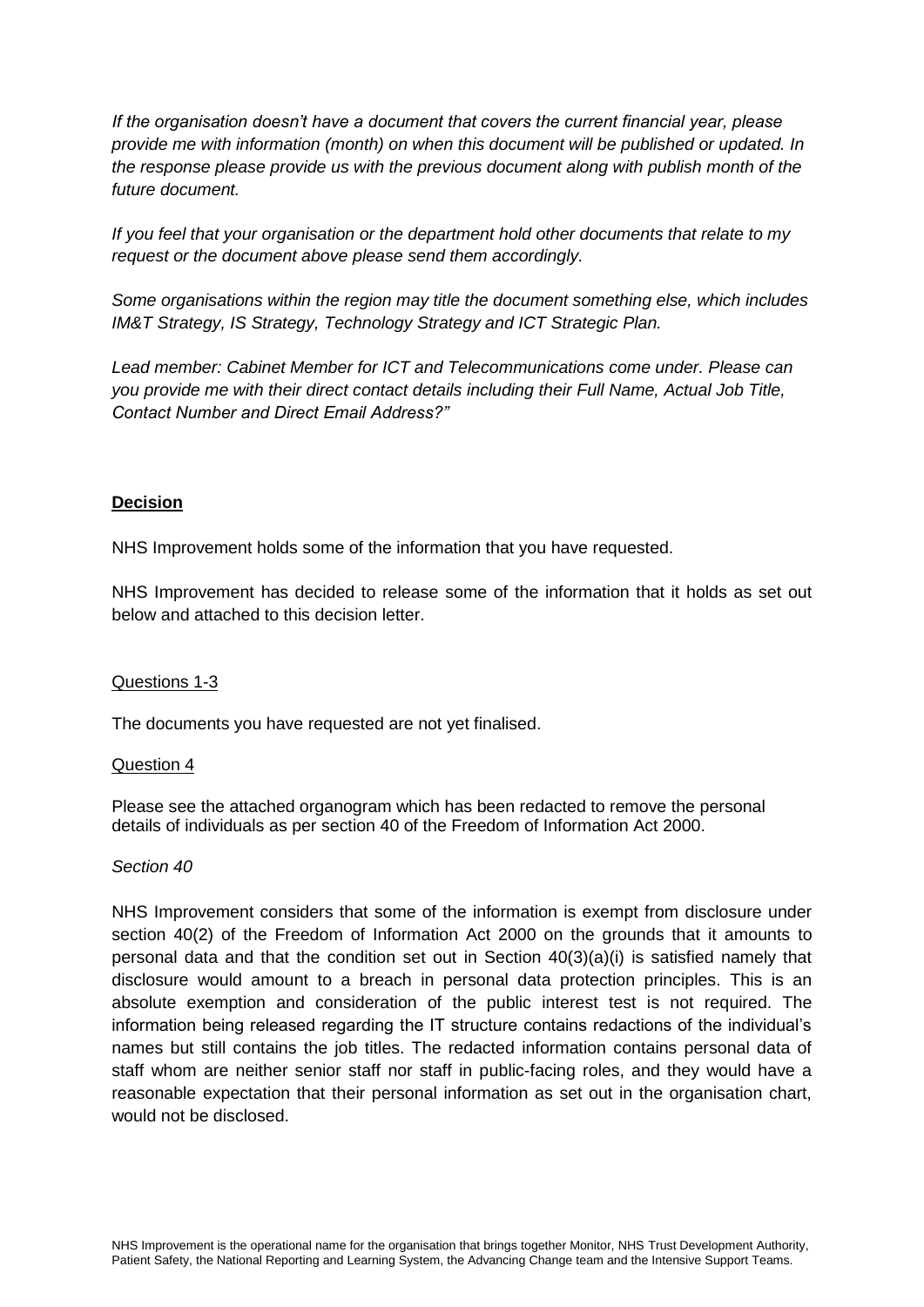### Question 5

NHS Improvement does not hold a final version of this information. This is because we are still in the process of compiling budget plans and they are currently in draft format.

You also asked for the contact details for the Cabinet Member for ICT and Telecommunications. NHS Improvement does not have Cabinet Members. We do however have the contact details for the lead executive for ICT and Telecommunications. Please see below:

Name: Bob Alexander

Job title: Executive Director of Resources/ Deputy Chief Executive

Contact number: 0203 747 0000

Email address: [enquiries@improvement.nhs.uk](mailto:enquiries@improvement.nhs.uk)

### **Review rights**

If you consider that your request for information has not been properly handled or if you are otherwise dissatisfied with the outcome of your request, you can try to resolve this informally with the person who dealt with your request. If you remain dissatisfied, you may seek an internal review within NHS Improvement of the issue or the decision. A senior member of NHS Improvement's staff, who has not previously been involved with your request, will undertake that review.

If you are dissatisfied with the outcome of any internal review, you may complain to the Information Commissioner for a decision on whether your request for information has been dealt with in accordance with the FOI Act.

A request for an internal review should be submitted in writing to FOI Request Reviews, NHS Improvement, Wellington House, 133-155 Waterloo Road, London SE1 8UG or by email to nhsi.foi@nhs.net

#### **Publication**

Please note that this letter and the attached information will shortly be published on our website. This is because information disclosed in accordance with the FOI Act is disclosed to the public at large. We will, of course, remove your personal information (e.g. your name and contact details) from the version of the letter published on our website to protect your personal information from general disclosure.

Yours sincerely,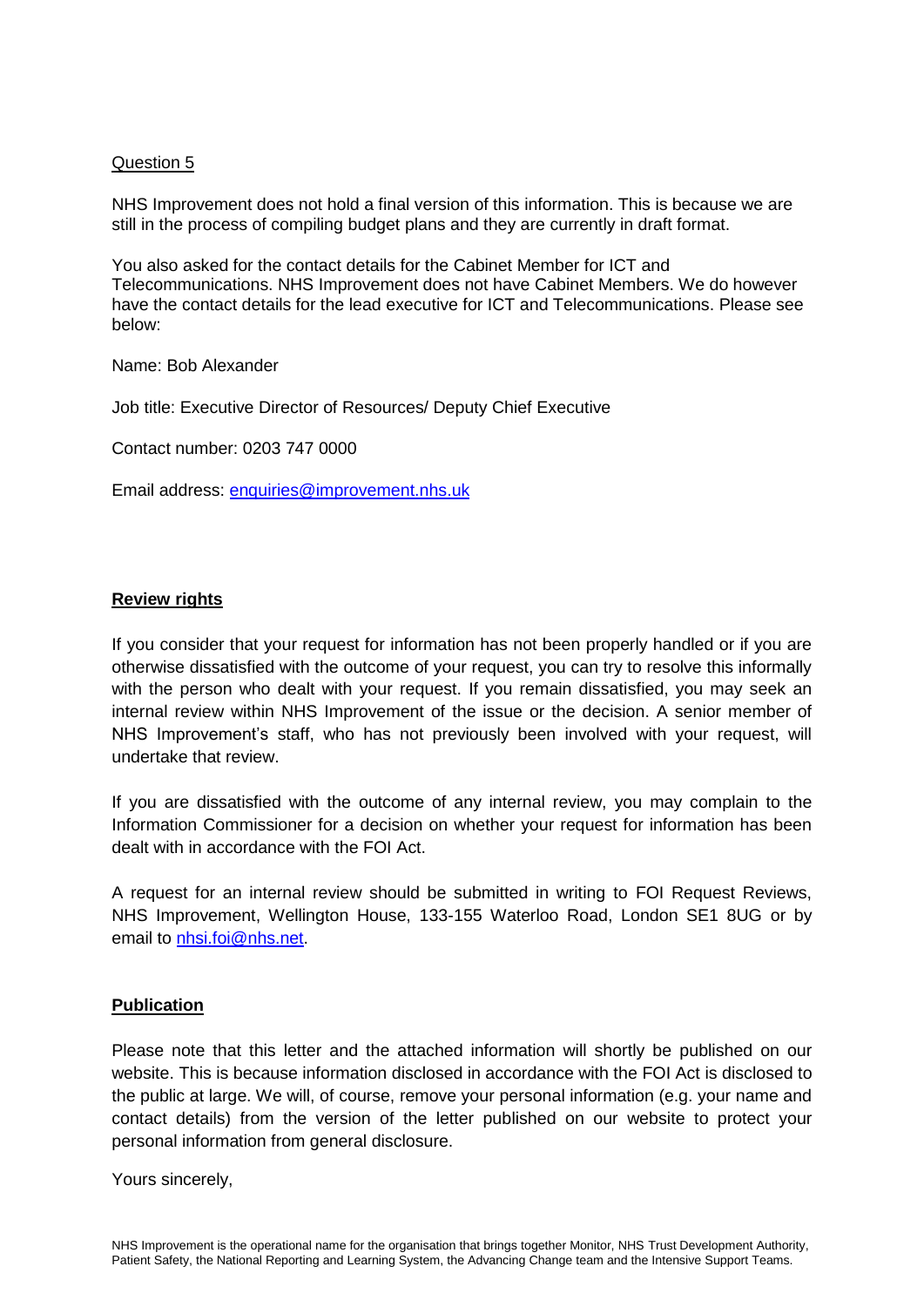Neles

**Peter Sinden**  Chief Information Officer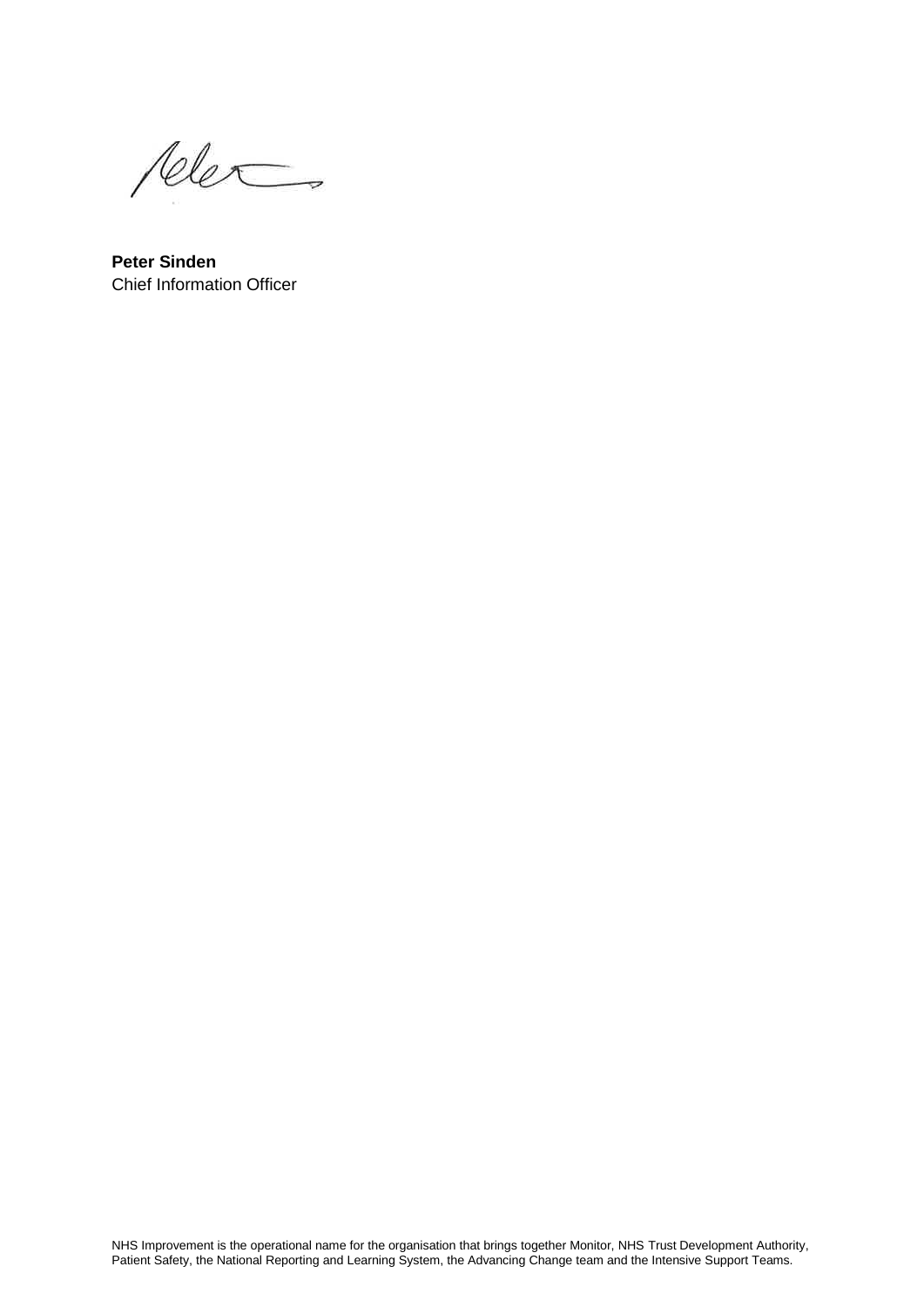